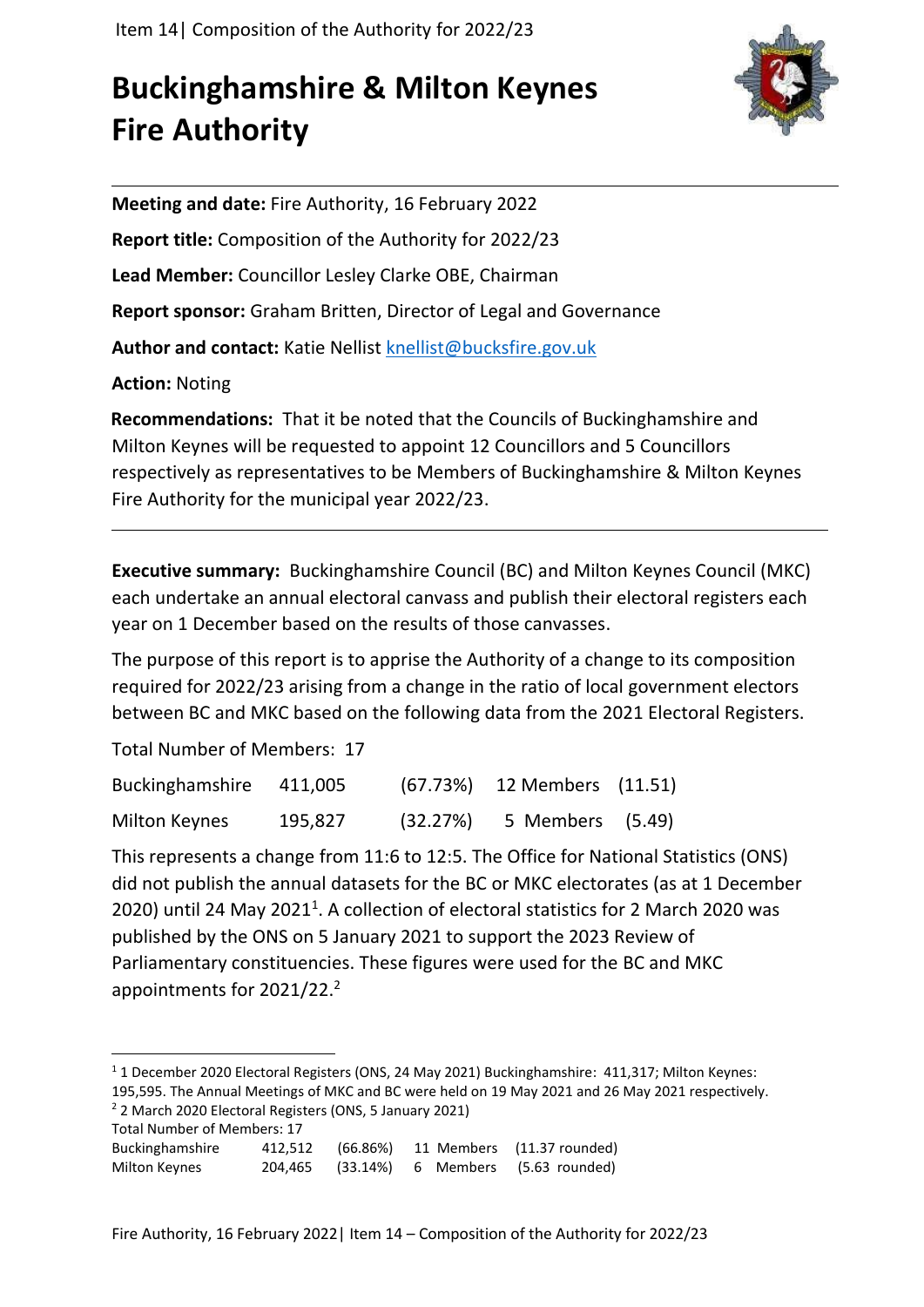**Financial implications:** None arising from the recommendations

**Risk management:** In future years BC and MKC will be asked to make appointments based on the figures published by the appointing councils' electoral registers in December each year rather than awaiting the publication of those registers in the ONS datasets.

**Legal implications:** The [Buckinghamshire Fire Services \(Combination Scheme\) Order](https://bucksfire.gov.uk/documents/2020/03/combination-scheme-order.pdf/)  [1996 \[1996/2924\]](https://bucksfire.gov.uk/documents/2020/03/combination-scheme-order.pdf/) created Buckinghamshire & Milton Keynes Fire Authority (BMKFA) as the fire and rescue authority for Milton Keynes Council and the, then, Buckinghamshire County Council. Part III paragraph 12 requires that "Each constituent authority shall, so far as is practicable, appoint such number of representatives to be members of the Authority as is proportionate to the number of local government electors in its area in relation to the number of such electors in the other constituent authority's area."

BMKFA is a body to which the Local Government and Housing Act 1989 applies as a fire and rescue authority to which the constituent authorities appoint at least three seats such that each council must apply its own political proportionality rules to its appointments.

**Privacy and security implications:** None arising from the recommendations

**Duty to collaborate:** None arising from the recommendations

**Health and safety implications:** None arising from the recommendations

**Environmental implications:** None arising from the recommendations

**Equality, diversity, and inclusion implications:** None arising from the recommendations

**Consultation and communication:** There have been 17 Members on BMKFA since its inception in 1997. At the request of the, then, Chairman the membership was increased to 21 in June 2008. This reverted to 17 in June 2010. From June 2010 until June 2017 the ratio of BC:MKC members was 12:5; from June 2017 it has been 11:6.

Prior to the municipal year 2015/2016 the Electoral Registration Officers of the, then, five councils were contacted for the numbers of local government electors as at 1 December of the preceding calendar year. Thereafter the ONS datasets were used, however each year these were being published closer to the Annual Meeting of BMKFA and the Annual Meetings of the appointing councils.

An email received from the BC Senior Electoral Services Officer, 12 January 2022, confirmed 'The Local Government electorate for Buckinghamshire Council at 1 December 2021 is 411005.'